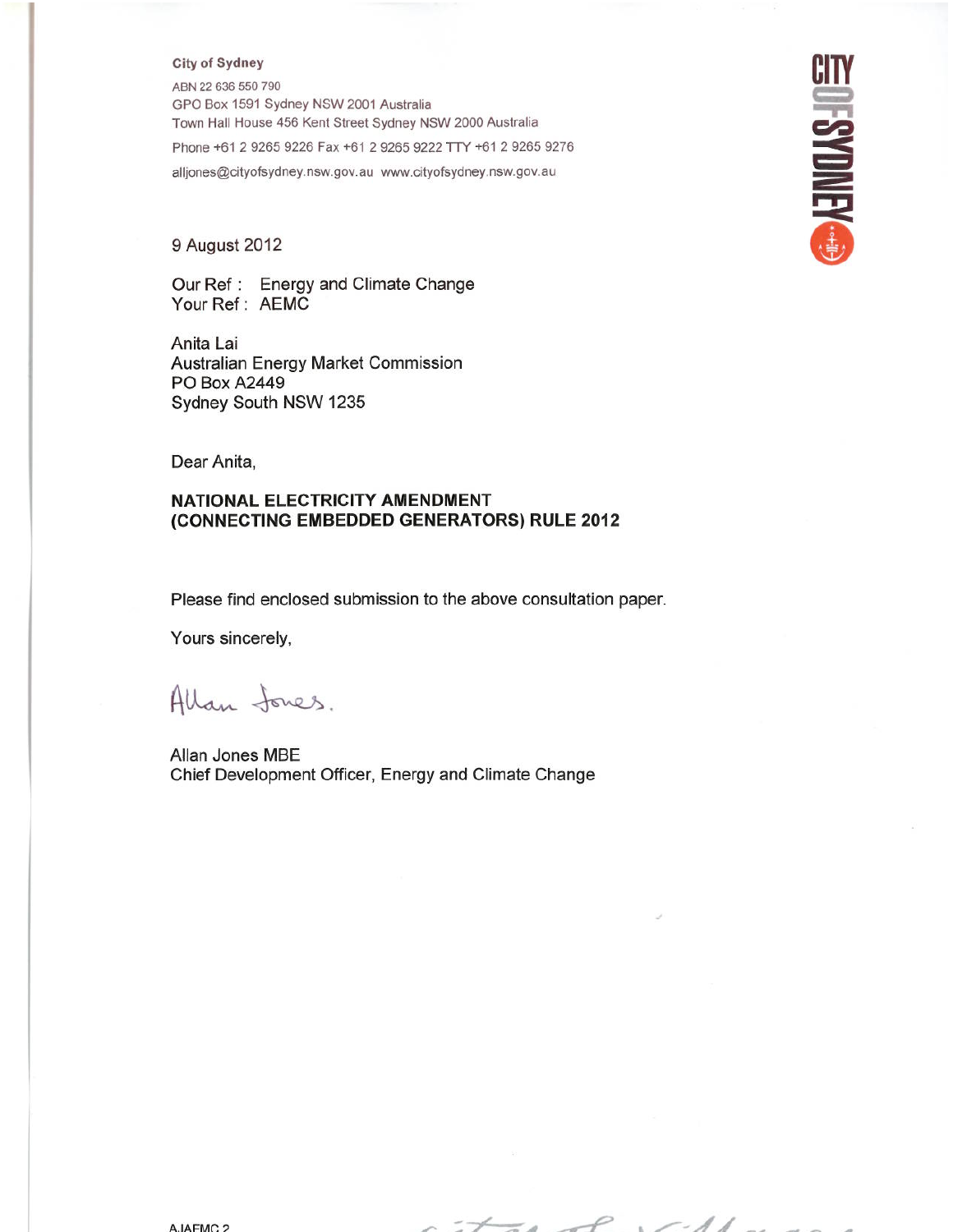

## **NATIONAL ELECTRICITY AMENDMENT (CONNECTING EMBEDDED GENERATORS) RULE 2012**

## **1 Introduction**

This submission is made in response to the above consultation paper on the ClimateWorks Australia, Seed Advisory and the Property Council of Australia rule change request.

## **5 Issues for Consultation**

My comments on the questions outlined in the consultation paper are, as follows:-

## *5.1.1 Complying with Chapter 5*

## **Question 1 Chapter 5**

#### *(a) Currently any person can require a network service provider to comply with Chapter 5 or elect to use the connection procedure under Chapter 5. Are there any problems or barriers to how this is applied in practice?*

This clause was written with large generators in mind and imposes onerous conditions regarding the technical requirements which they must comply with in order to connect to the distribution network. This may be appropriate for large generators but totally inappropriate for small embedded generators such as cogeneration, trigeneration and renewable energy.

## *(b) If so, what are the problems and/or barriers? What are the costs and impacts on stakeholders?*

Application of the above technical requirements is burdensome, time-consuming and costly and in many cases making the project unviable or seriously compromised.

#### *(c) How would the proposed amendment to specify that an embedded generator has the right to require a network service provider to comply with Chapter 5 resolve these problems and/or barriers?*

In order to alleviate this burden the proposed amendment should provide for a standing exemption for generators below both the 5MW (exemption) and 30MW (registered exemptions) exempt limits. The practical effect of this exemption would enable small generators (below 30MW) not being required to comply with the onerous requirements imposed and intended for large generators (above 30MW).

## *(d) Given that any person can elect to use the connection process under Chapter 5, when, and why, do non-registered embedded generators choose not to use this process?*

AEMC NEM RULE CHANGE CONNECTING EMBEDDED GENERATORS SUBMISSION Chapter 5 effectively vests discretion in the Distribution Network Service Providers (DNSP's) to impose the technical requirements in Schedule 5.2 on otherwise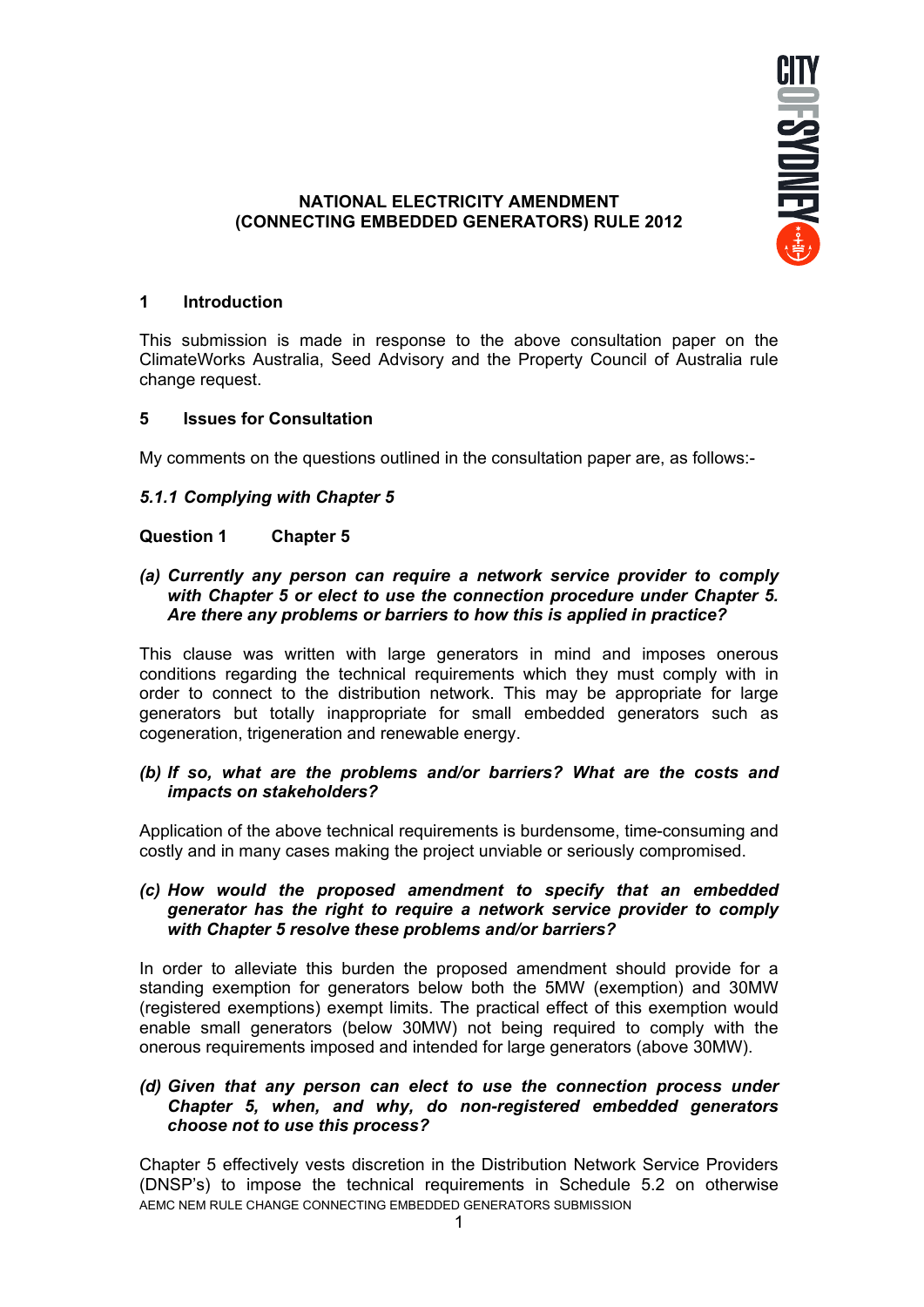exempt smaller generators. This allows DNSP's to determine if a connection is likely to cause a material degradation in the quality of supply to other uses connected to the distribution network.

The viability of smaller generators can therefore, be undermined if this discretion is exercised to impose unduly onerous technical requirements. Also, in the absence of an applicable access standard, DNSP's can also apply jurisdictional requirements with the effect of imposing even more onerous additional technical requirements on smaller generators.

## *5.1.2 Good Faith Provisions*

# **Question 2 Good Faith Provisions**

*(a) The current National Electricity Rules (NER) sets out that framework service providers and connection applicants must conduct negotiations in 'good faith'. Are there any problems associated with the application of this provision?* 

Not known.

*(b) How would the proposed amendment for an additional 'good faith' impact stakeholders?* 

Not known.

*5.1.3 Information Requirements* 

## **Question 3 Publishing Details of Information Requirements**

*(a) What are the costs and benefits to distributors and embedded generators in requiring distributors to publish information on its connection process including an application form and information on application fees and calculation of connection costs?* 

The proposed rule change should significantly improve the connection process for embedded generators by make it clearer, more consistent across jurisdictions, more certain, more efficient and more cost effective for both parties. In particular, the requirement for DNSP's to publish annual reports identifying constraints in their networks for connecting embedded generators.

*(b) How would the proposal to add a clause that each party 'must provide the other with information the other reasonable requires in order to facilitate connection to the network' address any problems? What are the details and examples of the current communication issues that stakeholders have experienced with the connection process?* 

The proposed clause would increase the clarity, consistency and certainty of the connection process and would reduce the costs currently borne by the project proponent for the design and preparation of the documentation for proposed connections and the management of the connections application process.

AEMC NEM RULE CHANGE CONNECTING EMBEDDED GENERATORS SUBMISSION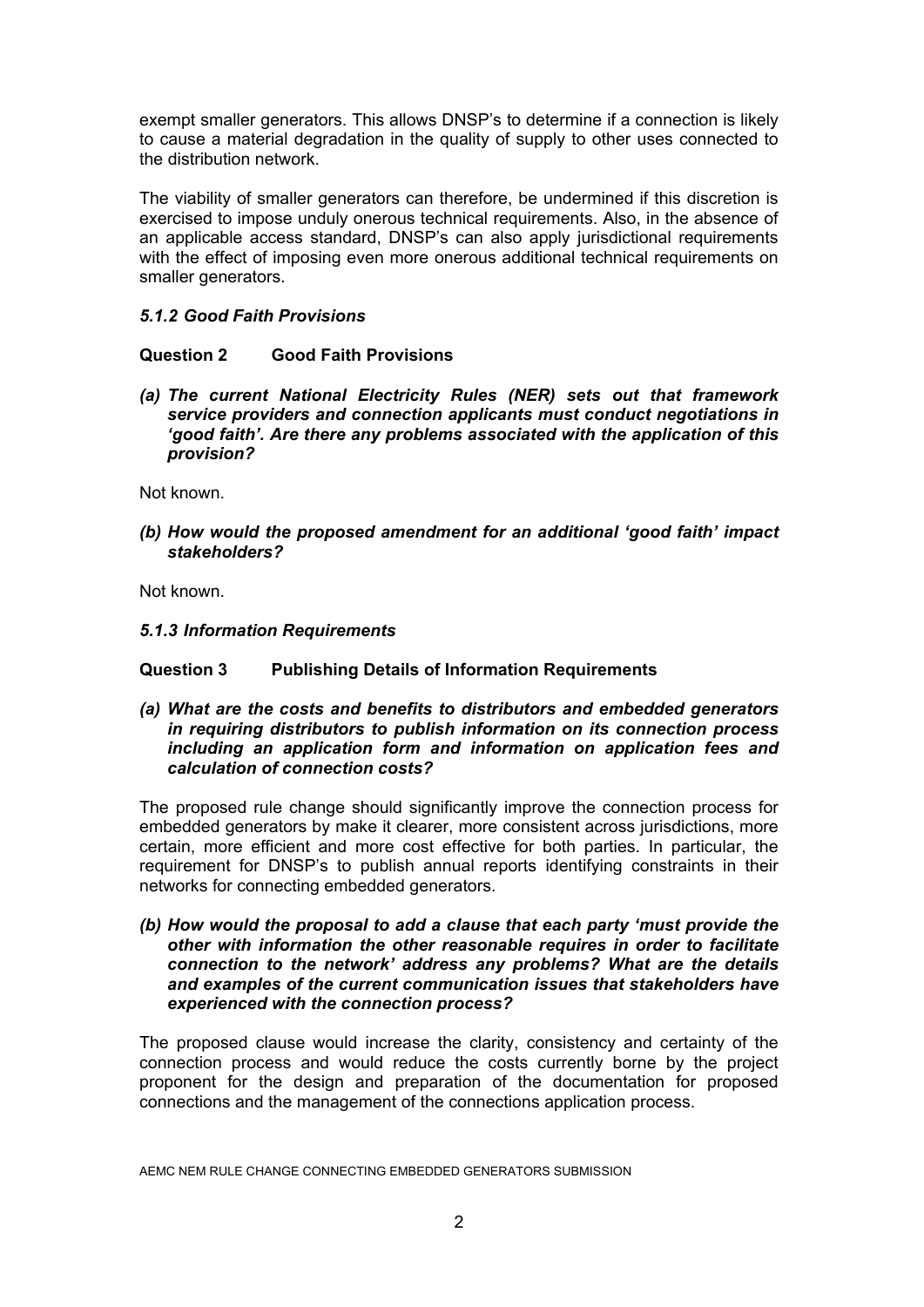## *(c) Noting that there are currently provisions under the NER for the exchange of information, what are the deficiencies of the current arrangements?*

The deficiencies of the current provisions in the NER for the exchange of information include the protracted holding times for connection approval, resulting in higher costs for both new and existing developments and higher required rents from the ultimate tenants, re-working and re-designing connection applications in response to subsequent changes required by the DNSP's and confusion as to what information had already been provided to DNSP's. To address this latter point DNSP's should be required to only request information that has not already been provided.

## *(d) Would the demand side engagement document under the distribution network planning and expansion framework rule change address these information requirements?*

Not known.

*(e) Should the proposed changes apply generally to all network service providers?* 

Yes.

## **Question 4 Response to Connection Enquiries**

*(a) In stakeholder's experience, have the response that the network service providers provided in response to connection enquiries been clear and reasonable?* 

Not yet, but the City is aware of problems with this elsewhere in Eastern Australia.

#### *(b) Have there been experiences where a connection applicant has been asked to provide information that it did not consider was 'reasonable'? How was this situation resolved?*

Not yet, but the City is aware of problems with this elsewhere in Eastern Australia.

*(c) Have there been experiences where a connection applicant has been asked to provide information that it has already submitted and, if so, why?* 

Not yet, but the City is aware of problems with this elsewhere in Eastern Australia.

## *(d) To what extent would the requirements for distributors to publish the demand side engagement document resolve any issues?*

Not known but an offer to connect must also include an itemised statement of connection costs including standard connection charges, meter type and cost, costs of system extension, details of upstream augmentation and any other costs..

## **Question 5 Information to be Included in Offers to Connect**

*(a) In stakeholder's experience, have the response that the network service providers provided in response to connection enquiries been clear and reasonable?*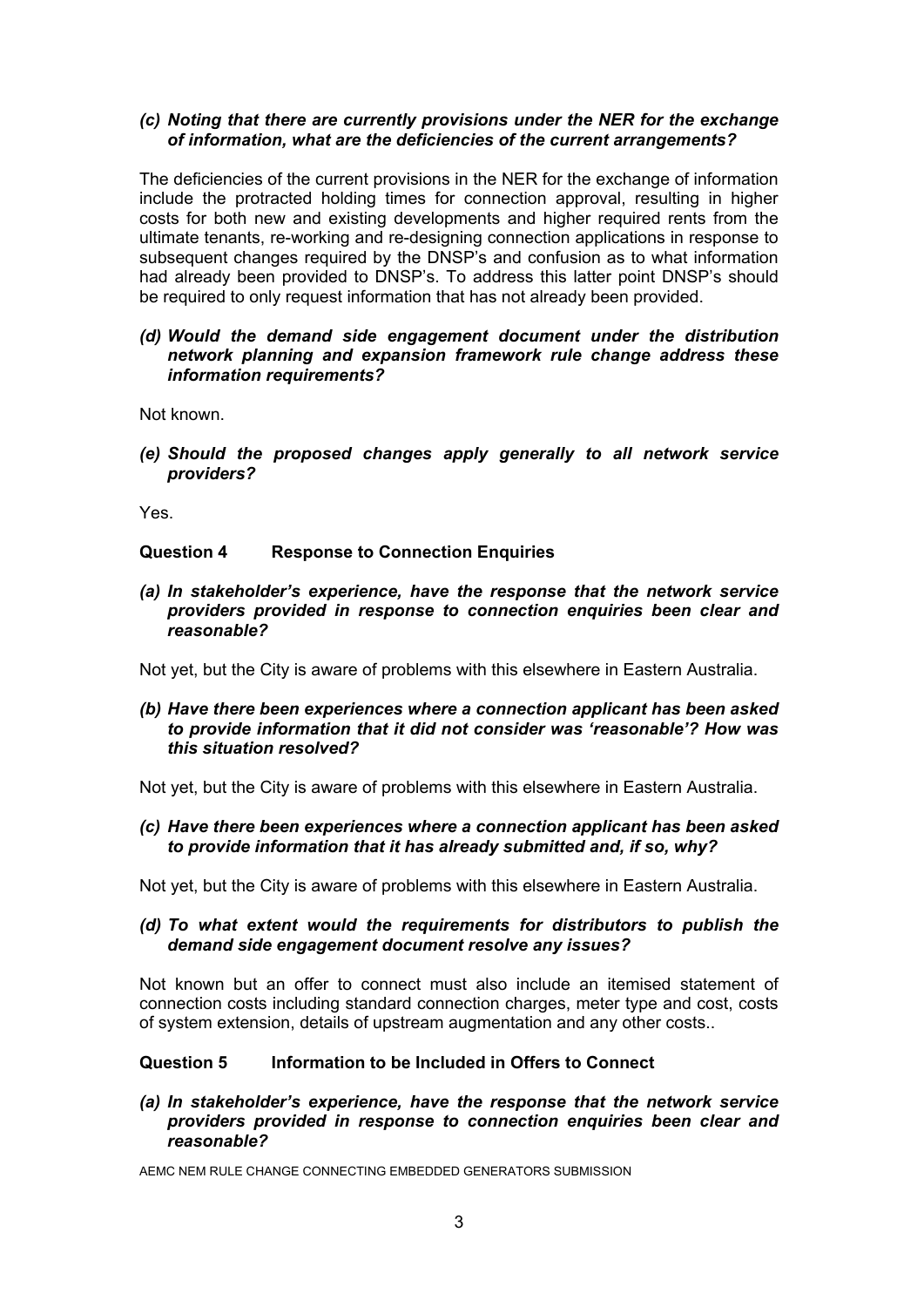Not applicable yet with the City of Sydney trigeneration project.

#### *(b) How would the proposed rule to add an 'itemised statement of connection costs' improve the current arrangements? How would stakeholders be impacted if this requirement were to be introduced?*

Not applicable yet with the City of Sydney trigeneration project but the City would support an 'itemised statement of connection costs' in the interests of clarity and avoiding future unexpected additional technical requirements and costs.

## *(c) Should this requirement apply to all types of connections?*

Yes.

## *5.1.4 Timeframe for Completing Connections*

## **Question 6 Setting out the Time to Connect in the Preliminary program**

## *(a) Under the current arrangements (either under the NER or jurisdictional arrangements), what are the typical timeframes within which offers to connect are made by distributors?*

Not applicable yet with the City of Sydney trigeneration project but the City would support the proposed timeframes in the proposed rule change.

## *(b) What are the factors that affect the timeframe for finalising an offer to connect?*

Not applicable yet with the City of Sydney trigeneration project but the City would support the proposed timeframes in the proposed rule change.

## *(c) Is it feasible or practical to include a specific timeframe to finalise an offer to connect at the time of preparing the preliminary program? What information is currently provided in preliminary programs?*

Yes but this information is not applicable yet with the City of Sydney trigeneration project but the City would support specific timeframes to finalise offers to connect at the time of preparing the preliminary program.

#### *(d) If adopted, should this requirement apply to all connection enquiries?*

Yes.

## **Question 7 Providing an Offer to Connect within 65 Business Days**

#### *(a) What are the factors that affect the timeframe within which offers to connect may be made? What are the factors that impact the process for negotiating negotiated access standards?*

The City of Sydney would support the proposed imposition of outer limits on the timing of decisions to accept or reject connection applications.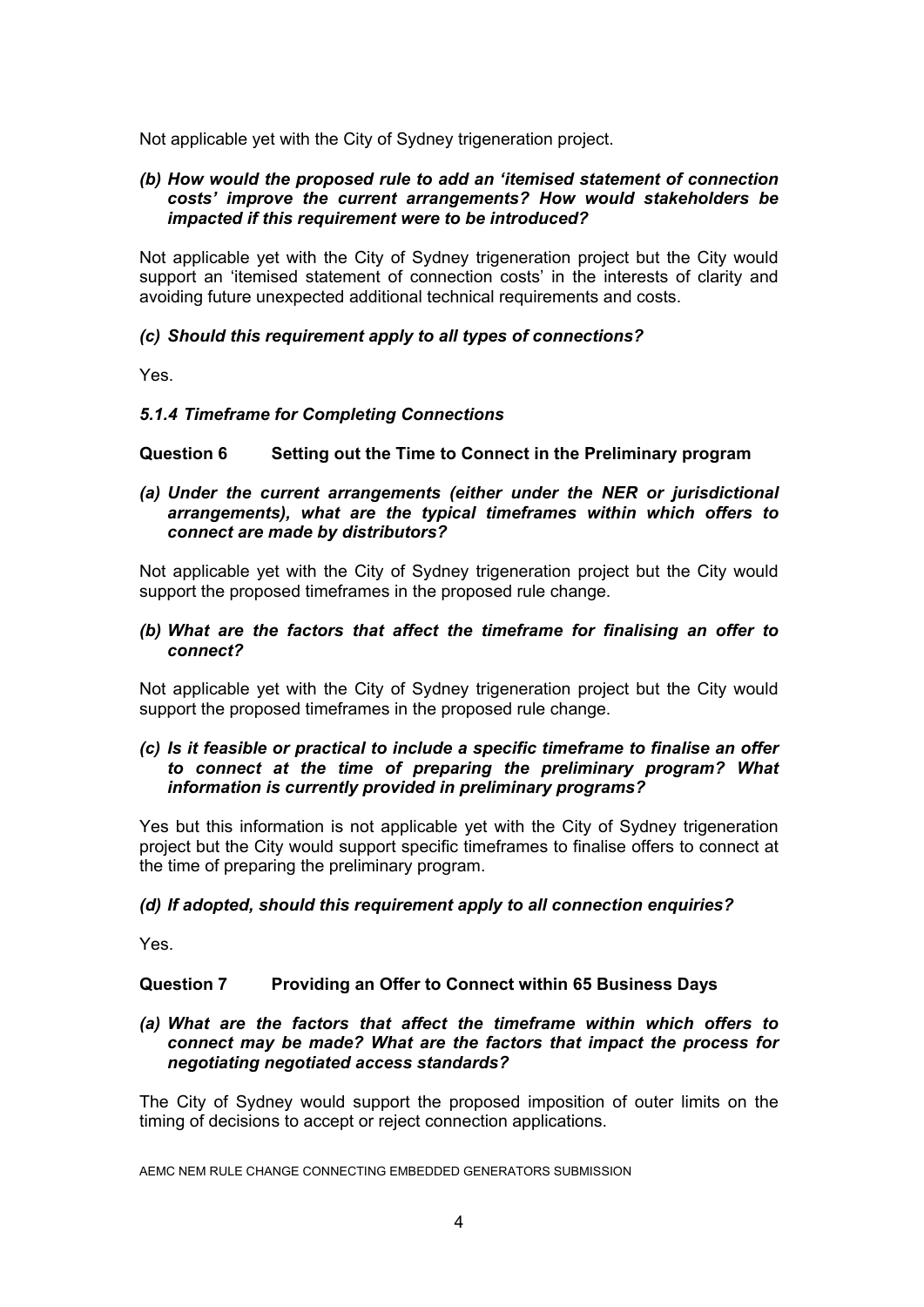## *(b) Have there been cases (particularly in Victoria) where 65 business days was not sufficient to finalise an offer to connect? What were the reasons for requiring more than 65 business days?*

Not applicable yet with the City of Sydney trigeneration project.

## *(c) How would network service providers and connection applicants be affected by the proposed amendment?*

The proposed amendment would provide clarity, consistency and certainty of the connection process in a timely manner.

*(d) Should the requirement apply to all network service providers for all connections?* 

Yes.

*5.1.5 Terms and Conditions* 

## **Question 8 Terms and Conditions of Connection**

#### *(a) How are the current provisions under clause 5.3.6(b)(2) being applied? That is, are the terms and conditions for connection of the kind as set out in schedule 5.6?*

The City of Sydney would support amending the NER to make it clear that the terms and conditions that must be included in a connection agreement are those that are set out in schedule 5.6 and that these apply to all DNSP's.

## *(b) In what ways are varying terms and conditions between distributors a problem? Is it appropriate for distributors to have different terms and conditions? Does this reflect relevant differences in network requirements?*

If clause 5.6 is to have any point in the NER then the terms and conditions must be honoured and be the same across all DNSP's. There is no excuse for not providing terms and conditions such as details of connection points, metering arrangements, access standards and connection service charges that relates to any differences in network requirements.

## *5.2 Technical Standards*

## **Question 9 Technical Standards for Embedded Generators**

## *(a) Without technical standards currently being in place for embedded generators, how well has the connection process under Chapter 5 worked in practice? How urgently are standards needed?*

The City of Sydney would support standardised technical standards for all classes of embedded generators. These standards are required urgently. In the UK, standardised technical standards have been available for more than the 20 years. The UK Electricity Act 1989 places a legal duty on distribution network operators (DNO's, equivalent to DNSP's in Australia) to provide a connection for embedded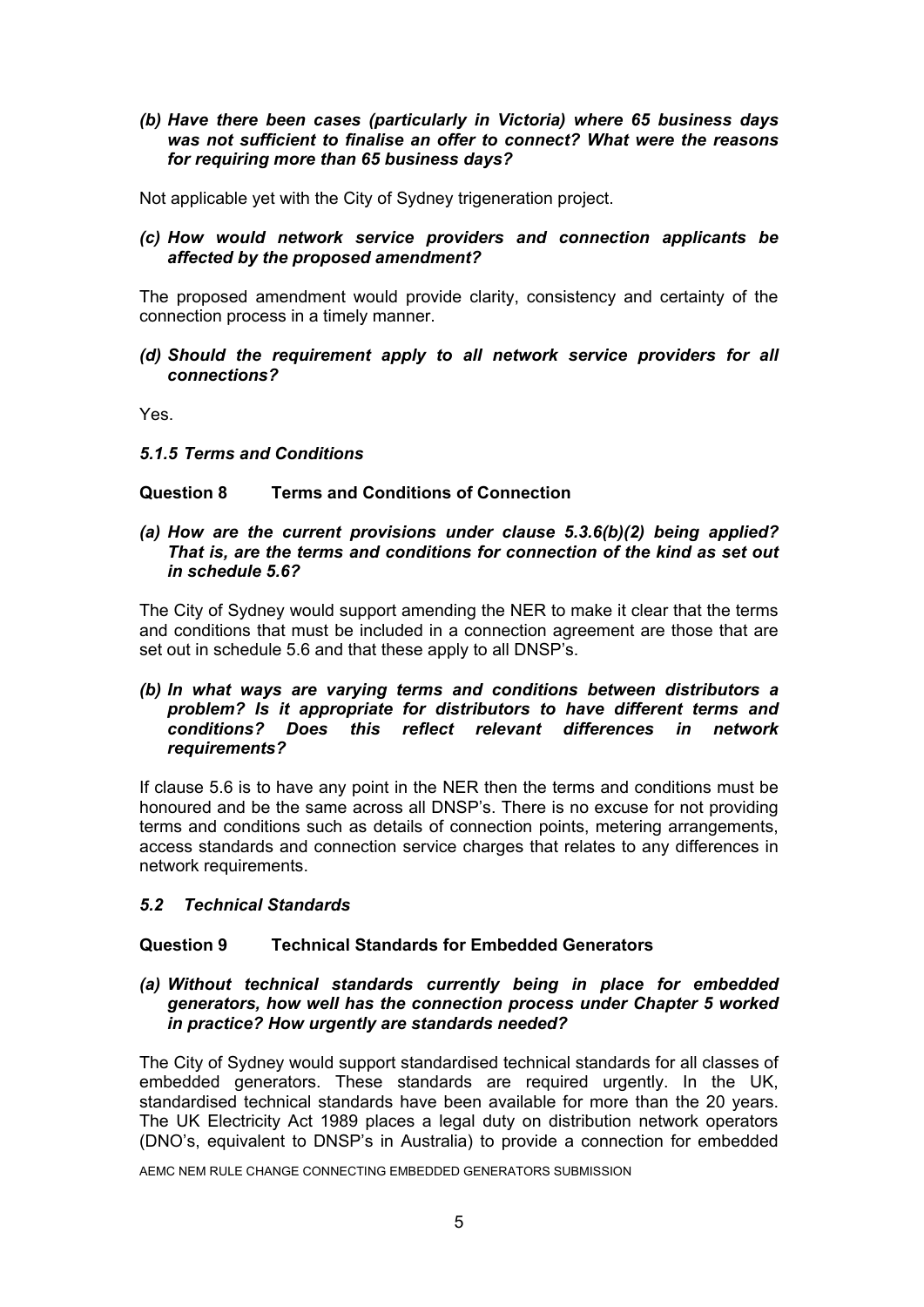generators. This is called a 'Duty to supply on request' and sets out the DNO's obligations to provide connections for electricity supply, including embedded generators. This is set out in more detail in the UK Distribution Code<sup>[1](#page-6-0)</sup>.

Standard licence conditions also sets standards in terms of timescale for the DNO to provide quotes, respond to design submissions and complete final works and phased energisations. The standards become effective when the DNO has the required information and payment. There are technical standards for microgenerators, below 5MW and above 5MW. The main technical standard is G59/2 for embedded generators above 5MW. Technical standards are available from the UK Electricity Networks Association. See Distributed Generation Connection Guide<sup>[2](#page-6-1)</sup>.

#### *(b) Would standards for different types/classes of embedded generators be required?*

Yes, standardised technical standards should be provided for microgenerators, below 5MW and above 5MW similar to the UK which could be used as a blueprint for Australia.

## *(c) What factors should be taken into consideration in developing such standards? Are there any specific jurisdictional or local requirements?*

Separate standardised technical standards should be provided for microgenerators, below 5MW and above 5MW similar to the UK. There should be no specific jurisdictional or local requirements.

## *(d) What should be the scope of such standards? Can all relevant technical requirements be 'standardised'?*

The scope of such standards should include on-site and off-site (ie, precinct scale) cogeneration, trigeneration, renewable energy and fuel cells connected to the distribution network. All relevant technical requirements can be standardised.

## *5.3 Right to Export to the Grid*

## **Question 10 Embedded Generators Having an Automatic Right to Export to the Grid**

## *(a) Under what circumstances have embedded generators not been allowed to export electricity to the network?*

Although embedded generators have the 'technical' ability to export to the grid, in practice, some embedded generators have been prevented from doing so due to the imposition of inappropriate requirements that have disallowed them from exporting electricity into the distribution network. These include inappropriate safety and technical issues, in particular, insufficient 'fault level headroom'.

<span id="page-6-0"></span><sup>&</sup>lt;sup>1</sup> The Distribution Code 2012 [http://www.energynetworks.info/storage/dcode/dcode-](http://www.energynetworks.info/storage/dcode/dcode-pdfs/Distribution%20Code%20v%2018r1.pdf)

<sup>&</sup>lt;u>pdfs/Distribution%20Code%20v%2018r1.pdf</u><br><sup>2</sup> Electricity Networks Association Distributed Generation Connection Guide 2011

<span id="page-6-1"></span>[http://www.energynetworks.org/modx/assets/files/electricity/engineering/distributed%20generation/DGCG%20G59%](http://www.energynetworks.org/modx/assets/files/electricity/engineering/distributed%20generation/DGCG%20G59%20Nov2011.pdf) [20Nov2011.pdf](http://www.energynetworks.org/modx/assets/files/electricity/engineering/distributed%20generation/DGCG%20G59%20Nov2011.pdf)

AEMC NEM RULE CHANGE CONNECTING EMBEDDED GENERATORS SUBMISSION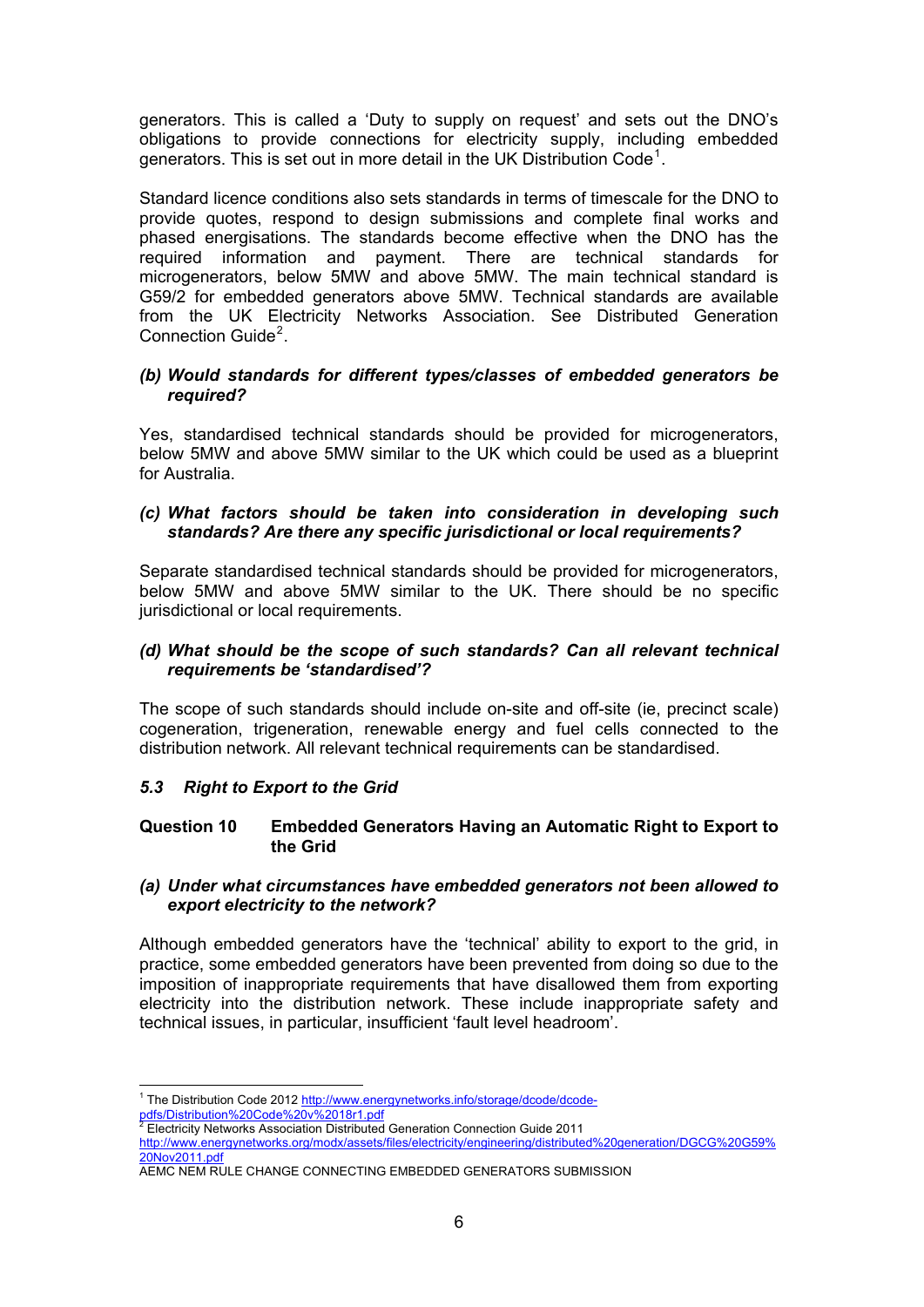## *(b) What are the impacts on embedded generators and other participants when exporting is not allowed?*

The impacts on embedded generators and other participants when exporting is not allowed include undermining the economics and carbon abatement of the project and greater exposure to network charges and carbon pricing than would have otherwise been the case with exporting surplus electricity to the distribution network.

## *(c) Are there circumstances where the ability of embedded generators to export electricity to the network be limited? What conditions could be reasonably imposed to limit exporting?*

No, in a modern democratic industrialised economy there should be no impediment to embedded generators exporting electricity to the distribution network. Local electrons simply replace remote electrons without the grid losses and can improve the performance and efficacy of the distribution network. The only conditions that could be reasonably applied is not exporting more electricity than the current capacity of the distribution network can allow (ie, up to 100% of the distribution network capacity for the particular embedded generator connection) without further augmentation of the network.

The UK, or indeed Europe, has not fallen over because it allows embedded generators to export surplus electricity into distribution networks without impediment. Indeed, it is one of the principles in decarbonising economies and reducing electricity costs.

## *(d) What are the costs and benefits of allowing, and not allowing, embedded generators to export electricity to the network?*

Although there may be some initial costs to DNSP's the costs are far outweighed by the benefits to DNSP's and their customers, particular in relation to avoided capital investment in networks and new remote inefficient power stations trying to address growth and peak power. Additional benefits in allowing embedded generators to export electricity into the distribution network include reduced energy consumption and energy costs, reduced carbon emissions, reduced transaction costs, improved project economics and improved security of supply.

The significant benefits of embedded generators exporting to the distribution network would be lost and replaced by significant additional costs imposed on consumers if embedded generators were not allowed to export electricity to the distribution network. An example of the latter is the huge capital investment in networks during the current 5 year determination period which is driving up electricity bills and making electricity unaffordable for some consumers.

The Institute of Sustainable Futures, University of Technology Sydney 'Close to Home: Potential benefits of Decentralised Energy for NSW Electricity Consumers' report<sup>[3](#page-7-0)</sup> established that over 2010-15, electricity network businesses in Australia are spending over \$46 billion, more expenditure than the proposed \$34 billion National Broadband Network.

<span id="page-7-0"></span> 3 Institute of Sustainable Futures, University of Technology Sydney 'Close to Home: Potential Benefits of Decentralised Energy for NSW Electricity Consumers November 2010' <http://www.isf.uts.edu.au/publications/dunstanlangham2010closetohome.pdf>

AEMC NEM RULE CHANGE CONNECTING EMBEDDED GENERATORS SUBMISSION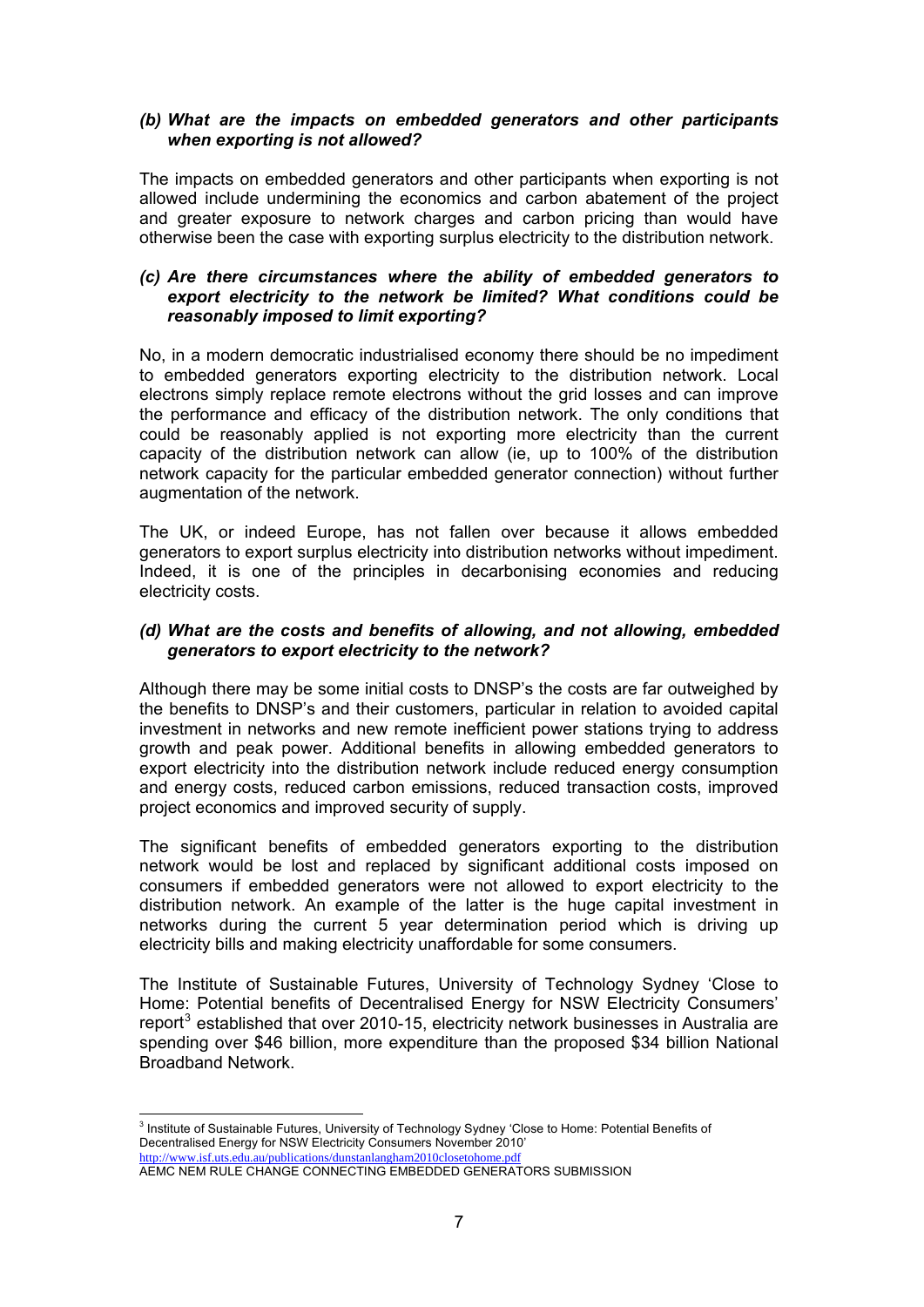In NSW, electricity networks are undertaking capital expenditure of \$17.4 billion over the 5 years to 2013/14. This represents \$2,400 per person and an 80% increase on the previous 5 year period. Average electricity prices in the Sydney electricity distribution network area are expected to increase by 83% during this period with the proportion of electricity bills that goes to pay network charges to rise from 40% to 60%.

The Institute of Sustainable Futures estimates that the City's plans to supply 70% of the Local Government Area's electricity needs from a 360MWe trigeneration network by 2030 could achieve savings in deferred electricity network costs and avoided costs of new power station capacity to serve the city's growing demand in the order of \$1.5 billion by 2030.

#### *(e) Is there any basis for embedded generators to be treated differently to load or other generators? For what reasons?*

Yes, embedded generators should be incentivised to implement embedded generation, particularly for carbon abatement and/or where it reduces demand on electricity consumption and electricity peak demand such as trigeneration which in turn reduces the need to invest in networks and new remote inefficient power stations.

# *5.4.1 Optional Fee for Service*

# **Question 11 Allowing Distributors to Charge an Optional Fee for Service**

## *(a) What are the barriers that prevent network service providers from charging a 'fee for service' under the current arrangements?*

Although DNSP's can charge for a connection application fee they do not have any incentive to work with embedded generators in the development and improvement of a connection enquiry or application. In order to address this issue and to incentivise DNSP's to collaborate constructively with embedded generators, the National Electricity Rules (NER) should allow DNSP's to charge an optional fee-for-services provided in the development of a connection application. This fee would be in addition to the connection application fee. However, the connection application fee currently charged should be reduced to take account for the improved alignment between the project and the DNSP's connection requirements when connection is ultimately achieved.

## *(b) Is the proposed rule sufficient in identifying what services would be provided for the 'fee for service'? If not, how should the relevant service be specified?*

No, the 'fee for service' would need to be subject to agreement with the connection applicant, who would also need to agree to the type, and duration of the services required.

## *(c) What factors should be considered on how such a service should be classified? That is should it be a direct control service or negotiated service? Should the service be on a cost recovery basis only?*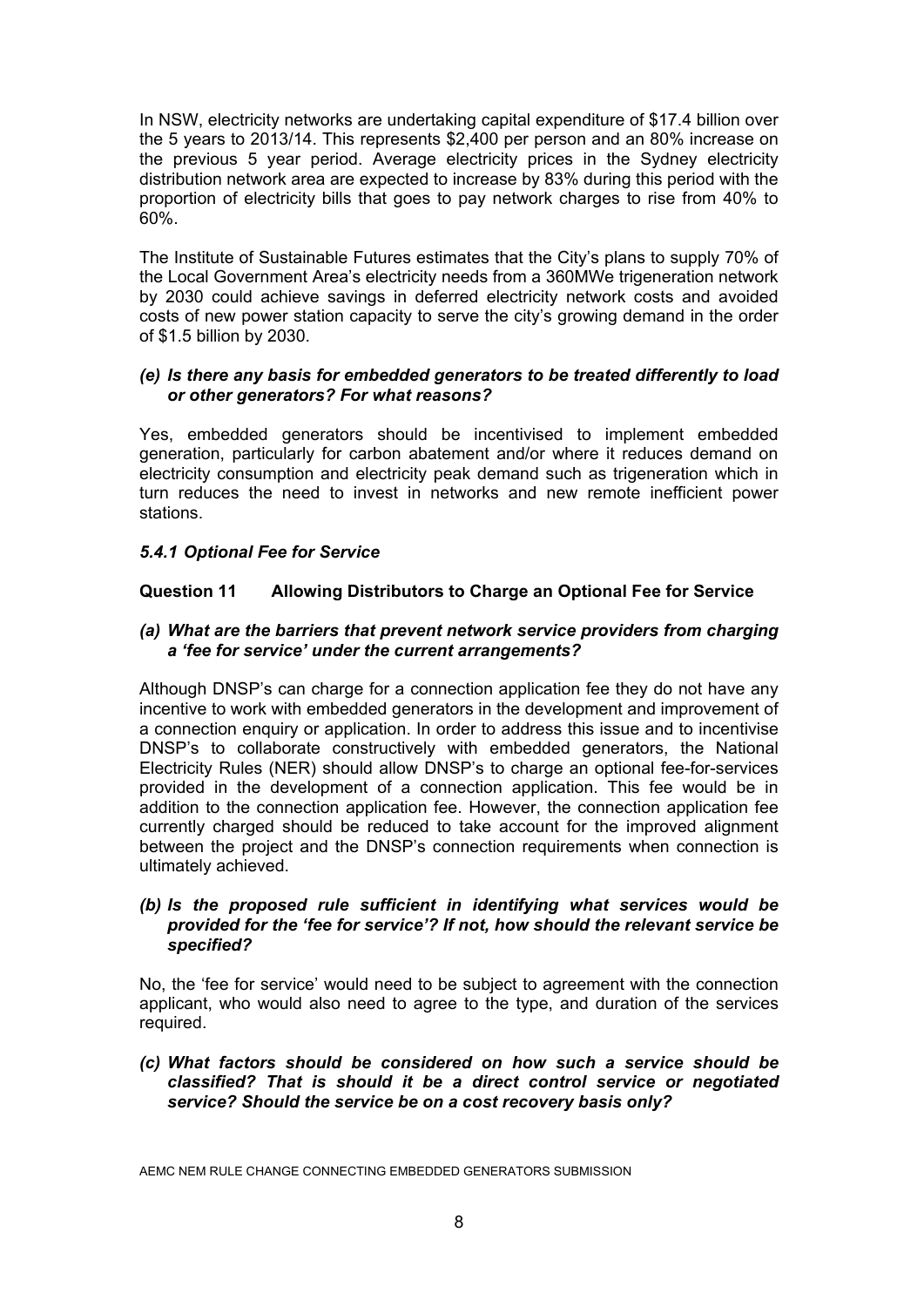For a monopoly regulated utility the service should be provided on a cost recovery basis only.

## *(d) Should the NER provide any guidelines on how such a fee should be determined or should it be negotiated between a distributor and embedded generator? Should the fee be approved by the AER and, if so, on what basis?*

The National Electricity Rules should provide guidelines on how such a fee should be determined to aid negotiations between the distributor and embedded generator. The fee does not need to be approved by the Australian Energy Regulator (AER) but the embedded generator should have the right of appeal to the AER on any claimed over-charging by the distributor. The AER guidelines would be used for this purpose and would act as a test of the 'good faith' provision.

## *5.4.2 Shared Network Augmentation Costs*

## *Question 12 Shared Network Augmentation Costs*

## *(a) Is the current approach to attributing connection costs, particularly in relation to shared network augmentation costs, inefficient, inequitable and not cost-effective? For what reasons?*

The current approach to attributing connection costs, particularly in relation to shared network augmentation costs, is inefficient, discriminatory and not costeffective. The standard attribution of shared network augmentation costs to co/trigeneration projects is based on a fallacy that only co/trigeneration projects contribute to network congestion. For example, to higher fault levels. This is incorrect as even standard supply only connections contribute towards fault levels in the network.

## *(b) Should embedded generators (noting that embedded generating installations can encompass a broad range of installations) be exempt from paying shared network augmentation costs? Why or why not?*

Yes, embedded generators should be exempt from paying shared network augmentation costs. The current approach of the 'last in, worst dressed' basis of charging shared network augmentation costs is inequitable as it penalises the connection application that requires a marginal augmentation without considering the contribution of previous connections or successfully requiring contributions from future connections to offset the costs initially borne by the project proponent.

The current approach to co/trigeneration connection charging does not contribute towards the efficiency of the distribution network as a shared augmentation cost provides no meaningful locational signal. Co/trigeneration developments in the energy dense CBD and city fringe will be preferred to developments elsewhere, as both electricity consumption and peak electricity demand can be reduced, particularly where electric air conditioning is replaced by thermally driven air conditioning from the waste heat of trigeneration. For example, the City's trigeneration project will reduce electricity consumption by 30% and peak electricity demand by 60% in the CBD and Green Square.